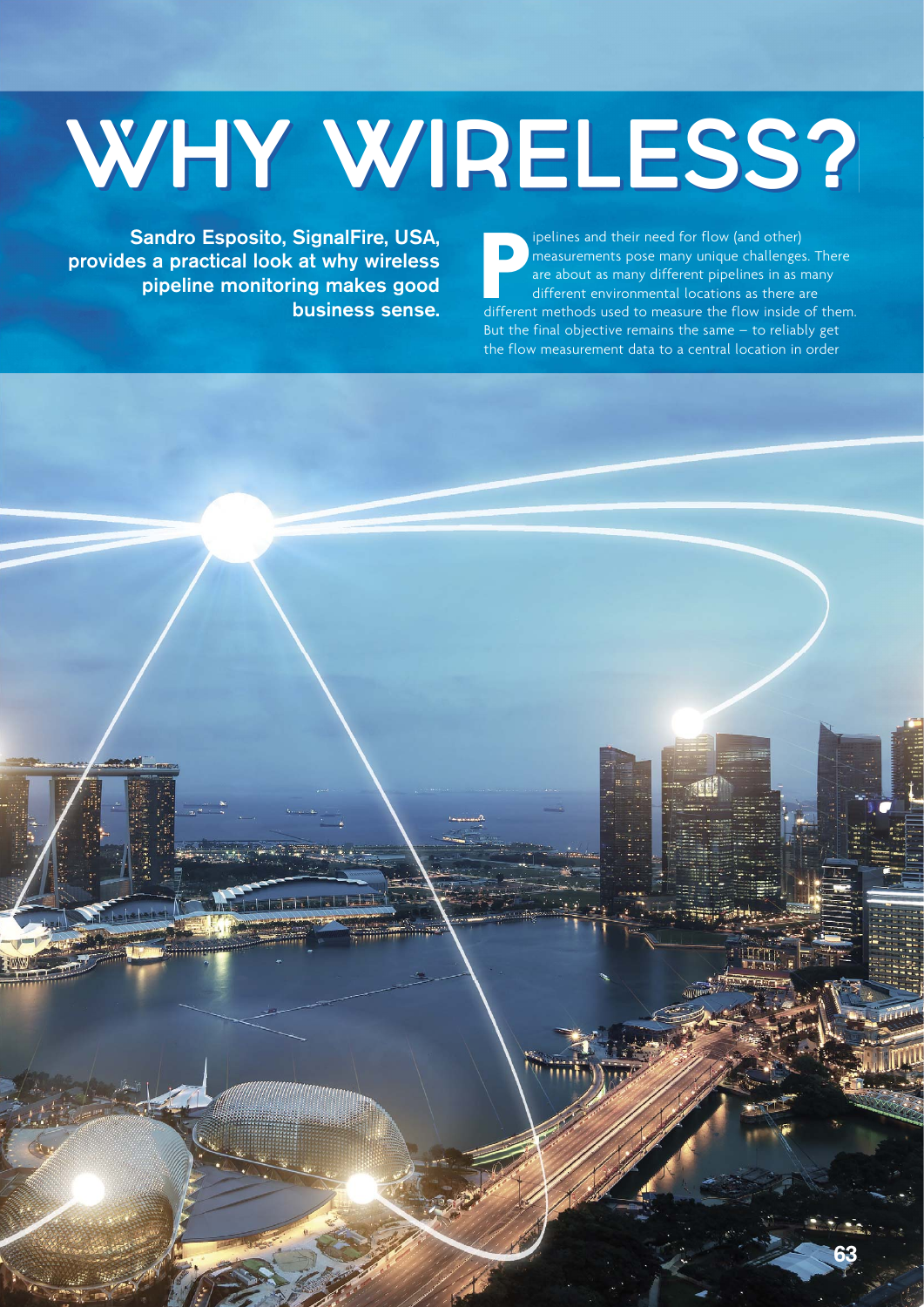to ensure the right amount of product was delivered to the right place at the right time. So, what is the problem?

Today's business, safety and environmental climates require pipeline flow measurement to not only be reliable and accurate but also to be flexible, scalable, costeffective and available to all levels and locations of the enterprise. Whether the pipeline transports liquid, gas or steam, the pipeline flow measurement data is becoming part of the business analytics that may be included in the company's overall Industrial Internet of Things (IIoT) initiative.

Pipelines currently employ several measurement techniques which provide the required flow data to enable informed business decisions. New measurement points are added for a number of different reasons. But, how does the measurement device data quickly and effectively get added to the flow measurement monitoring database?

This article will examine the benefits of using wireless network technology to better manage the pipeline monitoring application. Since there is much information written and available on the technical issues of wireless technology, the focus will be on the practical business and operational benefits of wireless networks.

#### Never enough wires

The traditional method of collecting flow measurement data uses a pair of wires running the distance from the flowmeter to a central location or a SCADA system. Most installations are not able to provide data beyond the monitoring system, since the data is basically analog and does not lend itself to digital communication required by IIoT or cloud access. Wires are also finite; they are not expandable, nor do they provide a flexible, expandable infrastructure.

There may also be the need to gather both flow measurement data as well as smart device diagnostic information from the flowmeter, to maintain process efficiency, ensure consistent product quality, prevent equipment failure, and avoid unplanned shutdowns. Since many flowmeters are smart, they can provide the system with valuable information, reducing unnecessary trips to the field only to find and report 'no problem found'.

There are several different costs associated with installing new wire. There is the obvious cost of the wire and the labour cost required to install it. There is also the engineering cost to determine the junction boxes, raceway/cable trays, and most critical is the additional nonproductive time it takes before the measurement is added to the monitoring system. In many cases, this additional labour and engineering means weeks or even months before the new data reaches the control room.

#### Wireless alternative benefits

Field-proven wireless communication is everywhere. With several technologies and/or standards to choose from, wireless technologies are installed worldwide in basically every industry and thousands of applications – including many pipelines. The selection of any given technology is

often driven by user preference or by the user's automation supplier or existing sensor technology. There are many published case studies that clearly outline the value proposition and savings for going wireless vs running more wires, including online estimating tools and calculators. The bottom line is that businesses cannot afford to ignore the facts: wireless monitoring is a cost-effective alternative and makes the best business case. Wireless is here to stay.

Business benefits of moving to a wireless monitoring strategy include three categories of business issues – infrastructure, operations and performance.

#### Infrastructure

- ) No or minimal wiring eliminating trenching, conduit, junction boxes, wiring drawings, etc.
- ) Environmental flexibility independent of different and changing terrain, type of measuring sensors, safe use for urban or rural applications and other variables.
- $\bullet$  Eliminates rip and replace wireless works in addition to and integrates with a customer's existing monitoring systems, as well as with the existing measurement devices, without disturbing the present and often fragile wiring.
- $\bullet$  Access to remote areas difficult to access areas including long distances, across water, remote tank farms, mountainous or hilly terrain, railroad tracks, rotating equipment, monitoring safety showers, leaking steam traps, environmental air monitoring, etc.
- $\bullet$  Expandable infrastructure a wireless infrastructure allows additional devices to be added as needed with only the cost of the new device, unlike installing a new wire that will only get you one more device, thus making wireless much more future-proof.
- ) IIoT enabled using wireless measurement and device diagnostic information, it is now digital and can be integrated into an IIoT or cloud interface for fast and accessible analysis throughout the enterprise.

#### **Operations**

- $\bullet$  Reduced cost significant reduction of installation, engineering and retrofit cost.
- $\bullet$  Faster start-up reduced engineering time and installation of required support hardware (junction boxes, cable trays, etc.) allows the operation to quickly return to production rather than long shutdowns.
- ) Multiple power options options include battery power, line power, loop power, solar, or other energy harvesting options.
- $\bullet$  Easy set-up automatic built-in functions such as channel hopping, self-configuration network,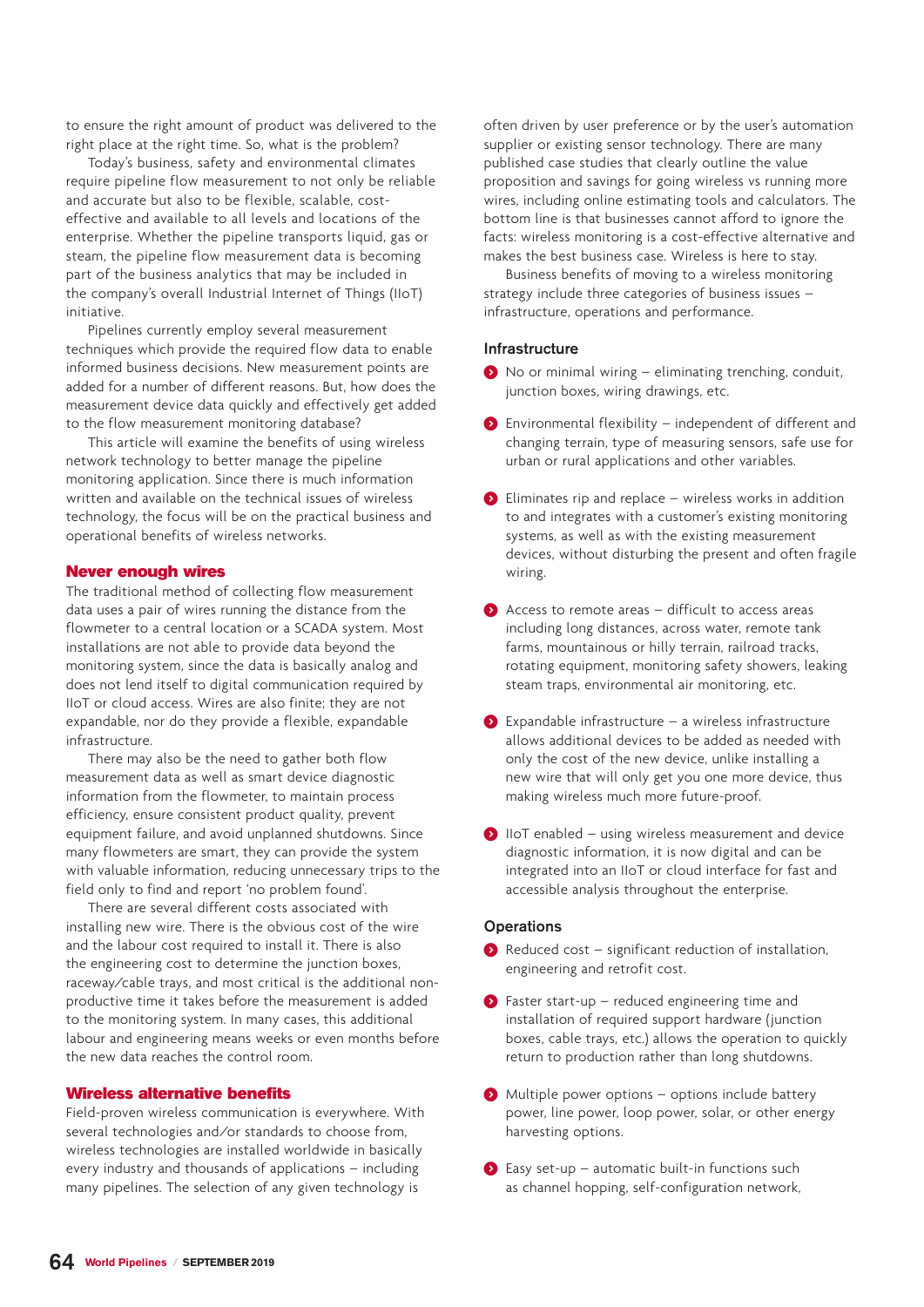

Figure 1. Wired and wireless devices communicate with the gateway which sends information to the cloud for monitoring and analysis.



Figure 2. Pipeline monitoring covers long distances, multiple measurements and challenging environments.

self-healing, blacklisting, security, selectable device transmission intervals, etc.

- ) Safety wireless monitoring can reduce operator rounds and unnecessary trips to the remote and often hazardous locations, ultimately keeping employees safe.
- $\bullet$  Asset management wireless connectivity can provide maintenance staff the ability to tunnel into the smart instrument for communication of configuration, calibration or diagnostics information from smart measurement devices.

#### Performance

- $\bullet$  Reliable data transmission using industry standard network technology, reliability of data transmission can exceed 99%.
- ) Secure uses industry standard 128-bit AES encryption, the same as bank transfer networks.
- ) Sensor independence most existing non-wireless devices can be made wireless using their 1 - 5V, 4 - 20mA, Modbus and other outputs.
- ) Flexible networks and distance most wireless networks can support from 100 to 240 devices. The common 2.4 GHz radio network with a standard antenna covers approximately 225 m (750 ft). However, a 900 MHz radio network offers a longer range of 0.5 - 3 miles, depending on obstructions (line of sight) and antennae location. This distance can be expanded with long-distance antennae or maximising the multi-hop capability, since a device can also be a repeater which further extends the range of the network.

#### Wireless network bands: advantages and disadvantages

Without getting into too much technical detail, here is a general review of the main wireless communication bands:

#### 900 MHz

The 900 MHz network band is very robust and has low attenuation, which gives it the ability to travel long distances. This network can also communicate through obstacles like walls and concrete (although it performs best with line of sight). A disadvantage of this band is its speed, because the band is not that large (902 - 928 MHz; 26 MHz), making it limited in the amount of information that can be sent at one time. Unless there is a need to transmit a very large amount of data like voice or video, 900 MHz has been proven to be more than fast enough for reliable measurement communication and even some control applications.

#### $2.4$  GHz

The 2.4 GHz band is popular because it allows for greater data rates than the 900 MHz band, due to its larger bandwidth (2400 - 2483 MHz; 83 MHz). Components are generally cheaper than the other two bands because of its popularity. Because there are so many devices that use the 2.4 GHz band – like cordless phones, other wireless networks, and microwaves – it makes it very congested. This means that sometimes it can be difficult to get the wireless network to reliably communicate because of all the interference in the 2.4 GHz network.

#### 5 GHz

The 5 GHz network is not used that often, which can be a good thing because there is little to no congestion within this band. That makes it easy to have a 5 GHz network exist with little to no interference. This band, like the 2.4 GHz band, allows for higher speeds due to a large bandwidth and can also transfer large amounts of data. The disadvantage is it suffers from high attenuation, which does not allow the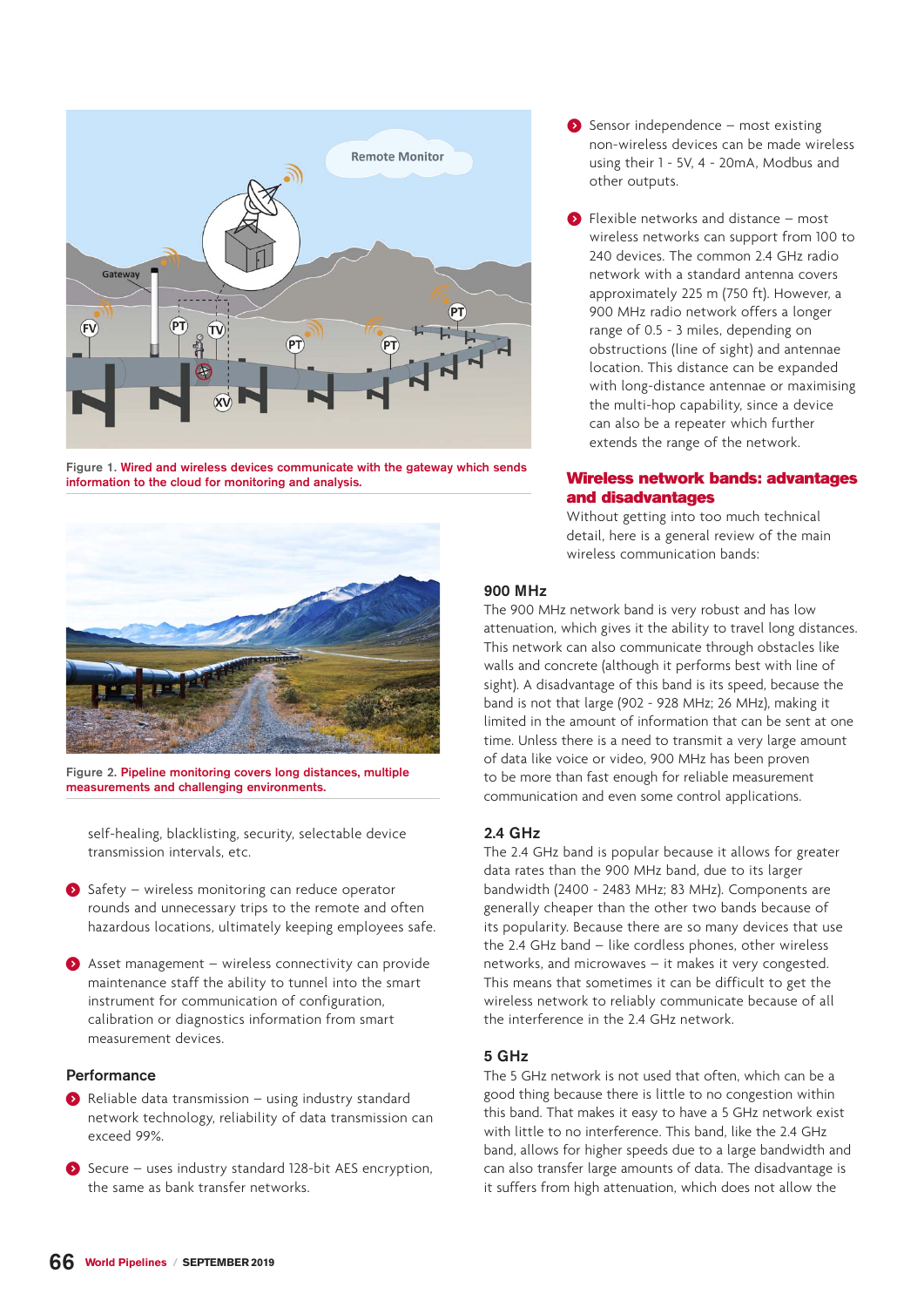network to stretch as far as the other two bands. This can be compensated for with high gain antennae.

#### Direct vs mesh

Wireless communication can use either a direct or mesh communication network technique. The 900 MHz network allows much longer distances and good penetration, facilitating direct communication from the measurement device direct to the receiving gateway. There are several techniques to extend the communication range to what may be needed on certain pipeline monitoring applications.

Installation and set-up is simplified by using the automatic self-configuring mesh network, which allows wireless devices to utilise neighbouring devices to relay or repeat the transmission until it reaches the gateway.

The gateway can be located in the centre, end or anywhere in the covered network area. The end node automatically determines the best primary or strongest communication path for the transmission to reliably get the signal to the gateway. Alternate or secondary paths are also determined and continuously updated in case of a sudden obstruction or interference (Figure 1).

Monitoring outside assets such as pipelines and oil wells that are typically spread out over several square miles, it is unlikely that all wireless devices at each location will be able to reach the assigned gateway. However, there are ways to solve location or application problems. For example, if devices are located in a hazardous location, they are possibly battery-powered and can be rated as intrinsicallysafe – limiting the communication distance. But the problem can be solved by placing high-power, long-range devices (e.g. for remote shutdown) at certain locations in the network. These devices have highpowered radios as they are not in the hazardous area. The low-powered devices that are in the hazardous area will (automatically without configuration) connect to the gateway by going through the longrange devices in the mesh network. This network configuration is very robust and is an easy-to-deploy solution.

Essentially, the bottom line is that there are several network options to consider, each with advantages and disadvantages. Once the decision to go wireless is made, the business case for the selection of the network should be driven by the best fit for purpose. Reduced down to a basic few items, consider the application, measurement distance, required speed, amount of data and supplier support.

#### Wireless myths

Wireless technology has been available from many suppliers for more than 25 years. Over that time, many myths have been propagated regarding the technology and its performance. Here are a few of the myths and the real facts to consider:

) Wireless is expensive – it does not have to be expensive. Today's solutions cover a broad range of options ranging from very expensive to very affordable,